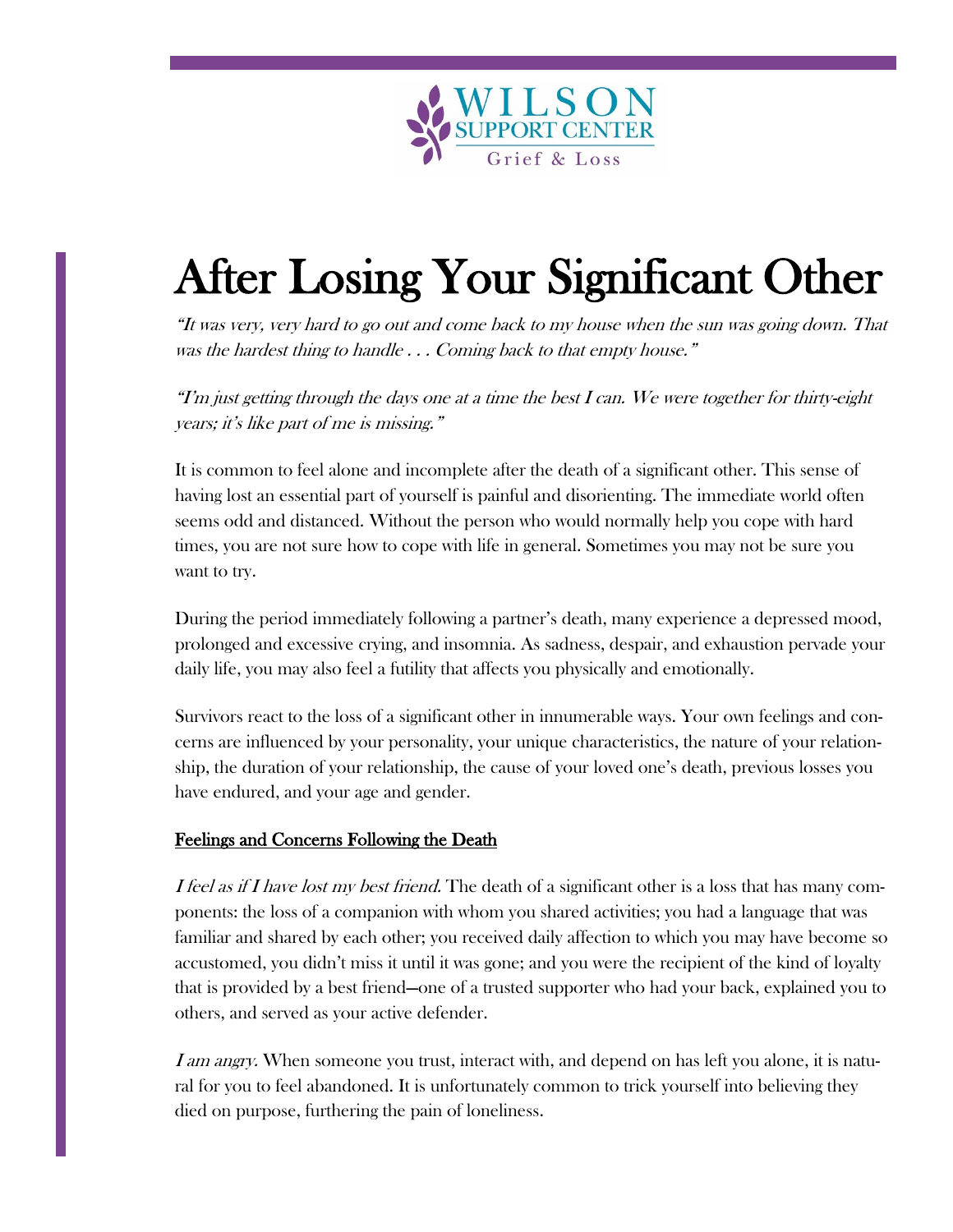I feel guilty about something (or many things) I did, or didn't do. You may feel guilty about being too quick to criticize, about being disloyal, about not earning enough, or about being a poor listener. We find so many things to feel guilty about. Regardless of the reason for the guilt, every guilt arises from one of two premises: 1) that you would have made your partner's life happier if you had done a certain thing, or 2) that if you had not done one thing, another thing would not have occurred; that is, if you had done or not done something they *would not have died*. Many assumptions are based on the belief that your actions would have made all the difference. This belief leads to the issue of personal control. By feeling guilty you are making yourself believe that you had control over the death. Having the conviction that makes you feel guilty is preferable to accepting the fact that death is beyond your control.

Now I think about my own death more frequently. Because your significant other's life ended against your will, you realize that your own life can do the same. Your mortality is underscored, and your death may seem to be approaching rapidly. Even though your death is not any more imminent than it ever was, you may find yourself thinking about it more than ever.

I feel sick all the time. Insomnia, extreme tiredness, lack of appetite, headaches, indigestion, chest pains, and heart palpitations are many of the symptoms reported by survivors. When your general health changes, it is natural that your capacity to care for yourself is reduced, making it more difficult to carry on with chores or a standard work routine. In this sense, your perception of selfworth becomes suddenly and drastically changed. So the problem of poor health ultimately affects all aspects of life—psychological, emotional, social, and mental.

I am afraid. Fear may be a strong reaction during the first few months after the death of a partner. You may fear taking care of yourself, or fear a different view of the future. You may fear shopping alone, driving by yourself, or sleeping in your house alone.

I worry about money. More often than not, financial matters are not in order when a loved one dies. And if the person who died has been the financial planner and money manager, the survivor may not be aware of the location, amount, and distribution of resources. Even if financial matters have been attended to, they may be shockingly insufficient. Additionally, from the survivor's point of view, property may be inequitably or irrationally distributed among other survivors. Financial complications or insufficient resources can produce a variety of reactions, including anxiety, fear, shame, and anger. For some, emotional energy can be completely consumed by the economics of survival.

I'm going through an identity crisis. Without a significant other's presence, the survivor is no longer part of a "couple." He or she is a single individual who now reminds others that their own "couple-ness" may be in jeopardy. The presence of this survivor without their loved one is a visual reminder that one half of a couple is now missing. As a result, you may experience a new kind of loneliness that comes from being excluded from dinner parties, bridge nights, tennis games, or group camping trips. You may feel different around your couple friends, finding it emotionally easier to interact with new people or those friends who didn't know your significant other.